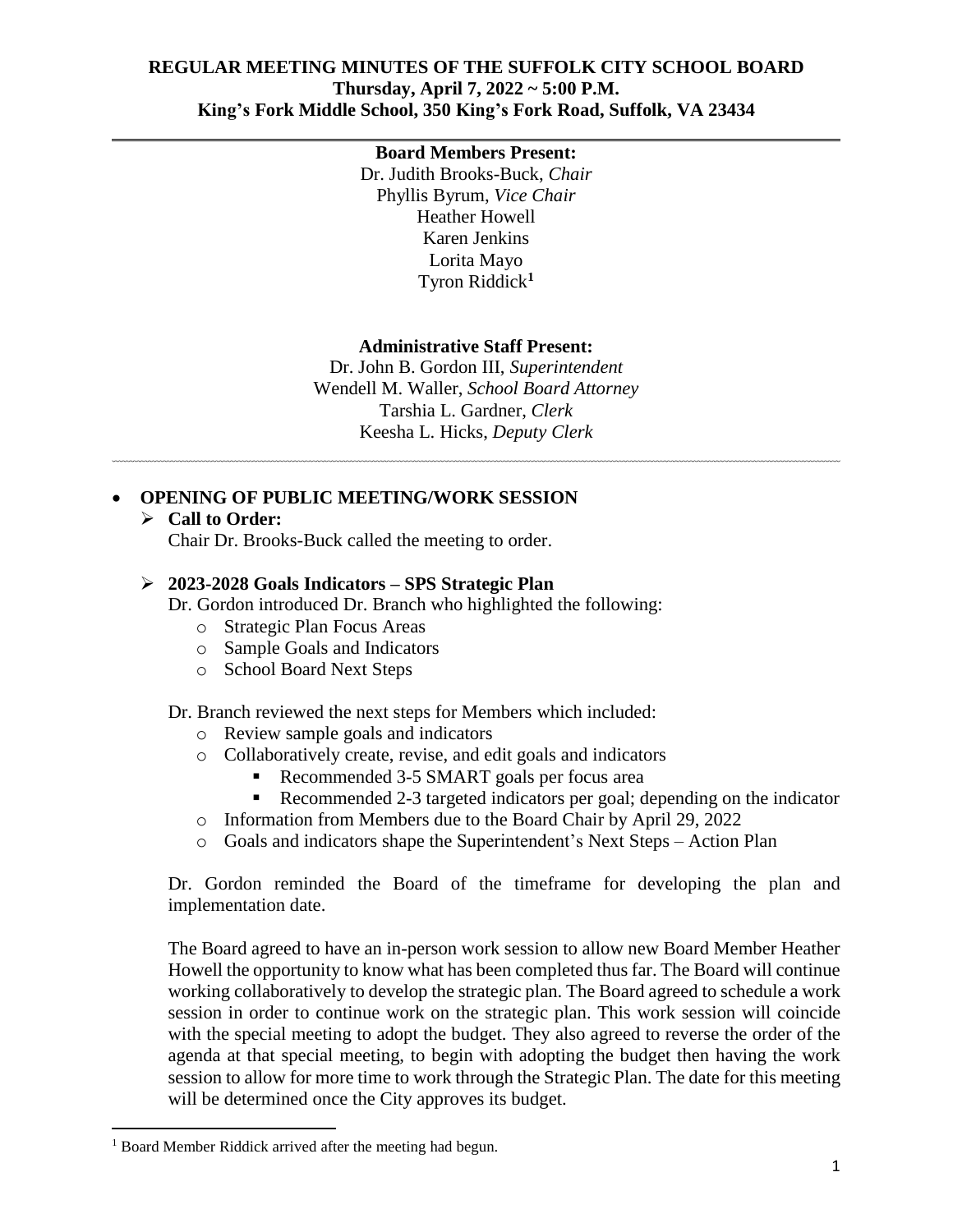There being no further questions or discussions, Board Chair Dr. Brooks-Buck recessed the work session of the public meeting.

### **RECONVENE IN OPEN MEETING**

 Board Chair, Dr. Brooks-Buck reconvened the public meeting. Dr. Gordon introduced Mrs. Marie Bullock, Assistant Principal and Mrs. Sheila Williams, Counseling Director to the podium to present the Honor Graduates of Lakeland High School.

### **PRESENTATION OF LAKELAND HIGH SCHOOL HONOR GRADUATES**

 $\triangleright$  Ms. Bullock and Ms. Williams announced each honor student and stated their plans for the future.

Board Members expressed their pride in the student's accomplishments and congratulated the students, teachers, parents, and all family members who played a role in the student's success. They reminded the students to stay focused as they continued pursuing their dreams, and that the School Board will continue to be supportive as they work towards their life's journeys.

There being no further comments, Chair, Dr. Brooks-Buck recessed the presentation segment of the meeting.

# **RE-OPENING OF PUBLIC MEETING**

#### **Call to Order:**

The meeting was called to order by the Board Chair Dr. Brooks-Buck and she welcomed all to the meeting.

### **Pledge of Allegiance:**

Member Jenkins led all in the Pledge of Allegiance.

### **APPROVAL OF AGENDA**

Vice-Chair Byrum moved and Member Mayo seconded the motion to approve the agenda as presented.

Member Riddick asked to add to the agenda under New Business a Discussion regarding School Behavior Climate at King's Fork Middle School.

The motion was amended to approve the agenda as presented with the addition of a Discussion regarding School Behavior Climate at King's Fork Middle School being added to the Agenda under New Business.

Upon a roll-call vote, the vote was: Aye:  $7 / \text{Nay: } 0 / \text{Abstain: } 0$ . The motion Passed. 7 to 0

# **PUBLIC SPEAKERS ON AGENDA TOPICS**

 $\triangleright$  There were no speakers on agenda topics.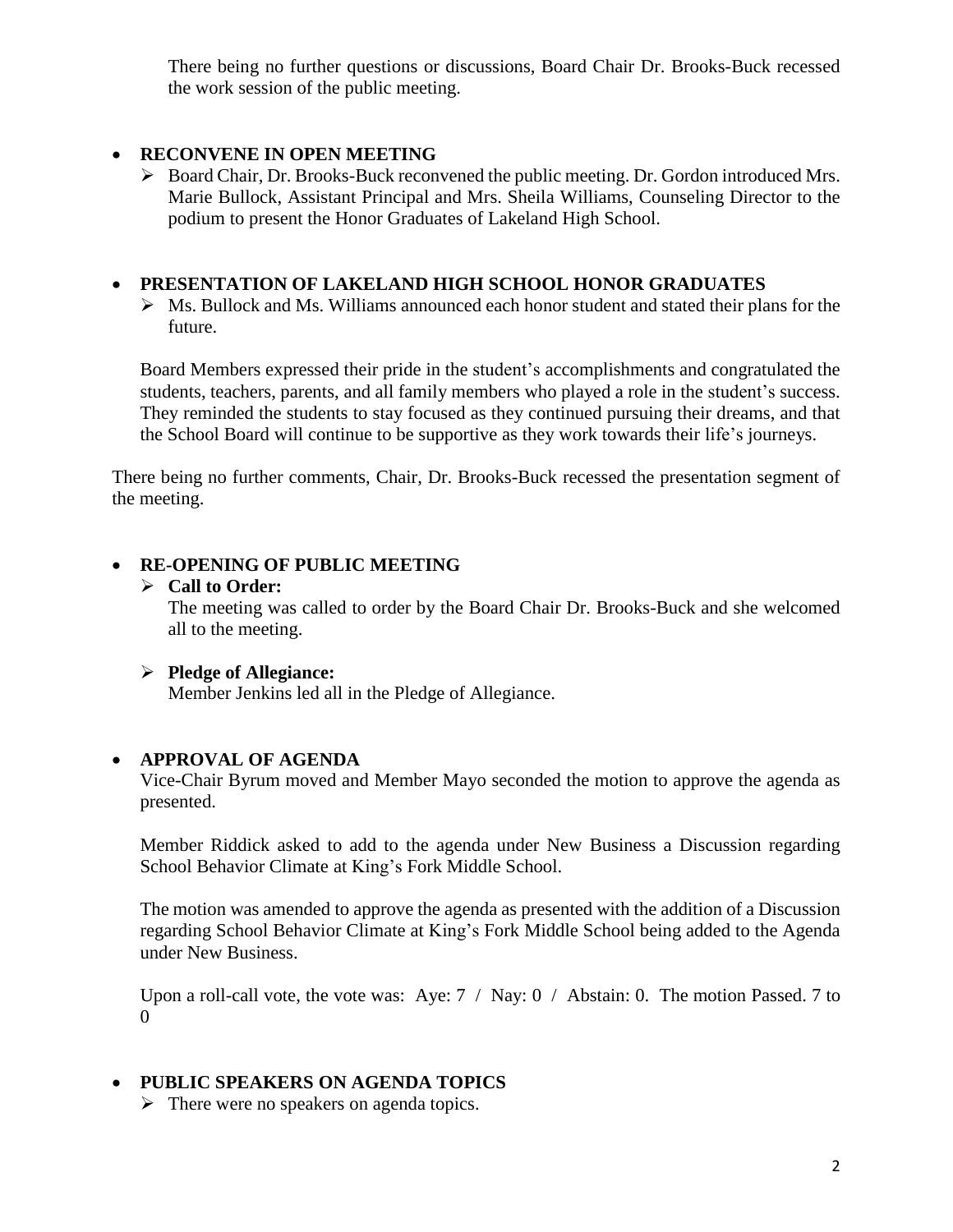# **REPORTS BY THE SUPERINTENDENT**

- Good News Report: Mr. Melvin Bradshaw, Community Engagement Facilitator, highlighted the following good news/events that happened throughout the division.
	- o SPS Alumni: Albertha Cross, NRHS, c/o 2016
	- o Virginia Space Coast Scholar Kriscilla Robinson
	- o Miss Roanoke Teen Ayana Johnson
	- o 13th Annual CTE Student Conference
	- o Grants and Awards
	- o Athletic Wins!
	- o Finance Wins!
	- o March Teacher Spotlight
	- o City-Wide Teacher of the Year
- $\triangleright$  Dr. Gordon introduced Delegate Jenkins and his Chief of Staff to the podium for a special presentation. Delegate Jenkins presented, on behalf of the Virginia General Assembly, resolutions recognizing and honoring the outstanding athleticism shown by the following teams:
	- King's Fork High School Girls Basketball VHSL Class 4A State Championship
	- King's Fork High School Boys Basketball VHSL Region 4A State Championship
	- Lakeland High School Girls Basketball VHSL Region 3A State Championship
	- Nansemond River High School Girls Indoor Track Team VHSL Class 5 State Championship
	- Nansemond River High School Boys Indoor Tract Team VHSL Class 5 State Championship

The Board Clerk read each resolution as the coaches and students received their commendations. Board Members thanked Delegate Jenkins for his continued support of Suffolk Public Schools and the City of Suffolk. They also thanked the coaches and students for their accomplishments.

Calendar of Special Events: Dr. Gordon spotlighted the events on the calendar.

### **CONSENT AGENDA**

### **Approval of the Consent Agenda**

Dr. Gordon introduced two new administrative hires to Suffolk Public Schools.

- Mrs. Melodie Griffin, Coordinator of Employee Relations (current Principal at FBES)
- **Mr. Kevin Privott, Director of Transportation**

Both Mrs. Griffin and Mr. Privott expressed their gratitude for the opportunity to serve the students of Suffolk Public Schools.

Vice Chair Byrum moved and Member Mayo seconded the motion to approve the Consent Agenda.

Upon a roll call vote, the vote was: Aye: 7 / Nay: 0 / Abstain: 0. The motion Passed. 7 to  $\Omega$ 

### **UNFINISHED BUSINESS**

There was no Unfinished Business.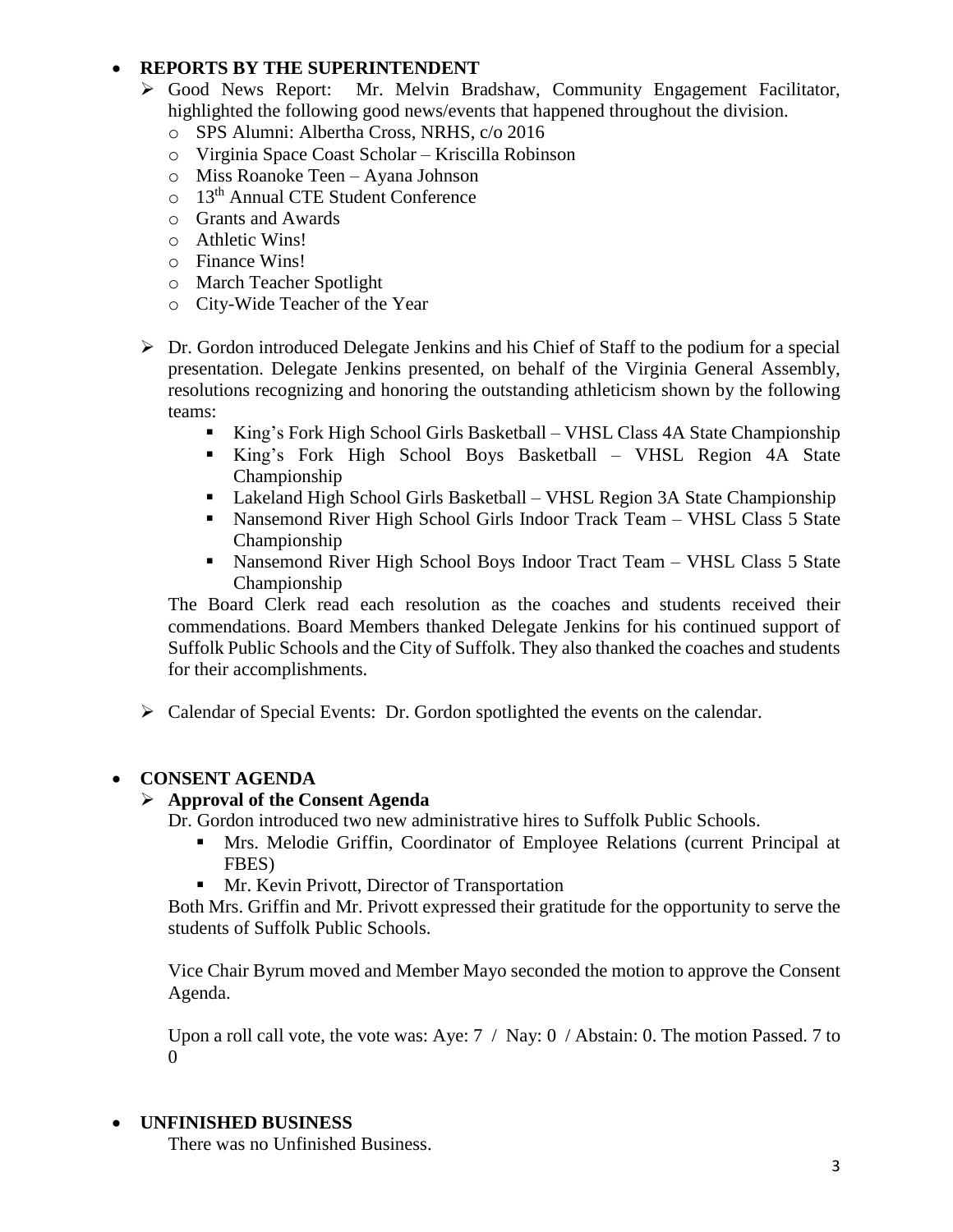## **NEW BUSINESS**

#### **Creation of Two Escrow Accounts – Fleet and Textbooks**

Vice Chair Byrum moved, and Member Jenkins seconded the motion to approve the creation of two escrow accounts for Fleets and Textbooks.

Following questions by Board Members with answers provided by Mrs. Forsman and further discussion by Board Members, the vote was called for.

Upon a roll call vote, the vote was: Aye:  $6 /$  Nay: 1 (Story) / Abstain: 0. The motion Passed. 6 to 1

#### **Local Plan and Budget for Career and Technical Education – 2022-2023**

Vice Chair Byrum moved and Member Mayo seconded the motion to approve Local Plan and Budget for Career and Technical Education for 2022-2023.

Dr. Gordon presented information to the Board.

Upon roll call vote, the vote was: Aye:  $7 / \text{Nay: } 0 / \text{Abstain: } 0$ . The motion Passed. 7 to 0

Due to the lateness of the evening, Member Riddick moved to adjust the agenda by moving up items six (6) through eight (8) in order to release the students to go home and prepare for the coming school day. Board Chair Dr. Brooks-Buck agreed and immediately addressed Resolutions 21/22-17, 21/22-18, and 21/22-19. The Clerk read each resolution.

### **Resolution 21/22-17: A Resolution of the School Board for the City of Suffolk, Virginia Honoring the King's Fork High School Girls Basketball Team for Winning the Virginia High School League Class 4A Championship**

Member Riddick moved and Member Howell seconded the motion to approve Resolution 21/22-17 as presented.

Upon roll call vote, the vote was: Aye: 7 / Nay: 0 / Abstain: 0. The motion Passed. 7 to 0

#### **Resolution 21/22-18: A Resolution of the School Board of the City of Suffolk, Virginia, Honoring the Nansemond River High School Girls Track and Field Team for Winning the Virginia High School League Class 5 Championship for Indoor Track and Field**

Vice-Chair Byrum moved, and Member Riddick seconded the motion to approve Resolution 21/22-18 as presented.

Upon roll call vote, the vote was: Aye:  $7 / \text{Nay: } 0 / \text{Abstain: } 0$ . The motion Passed. 7 to  $\Omega$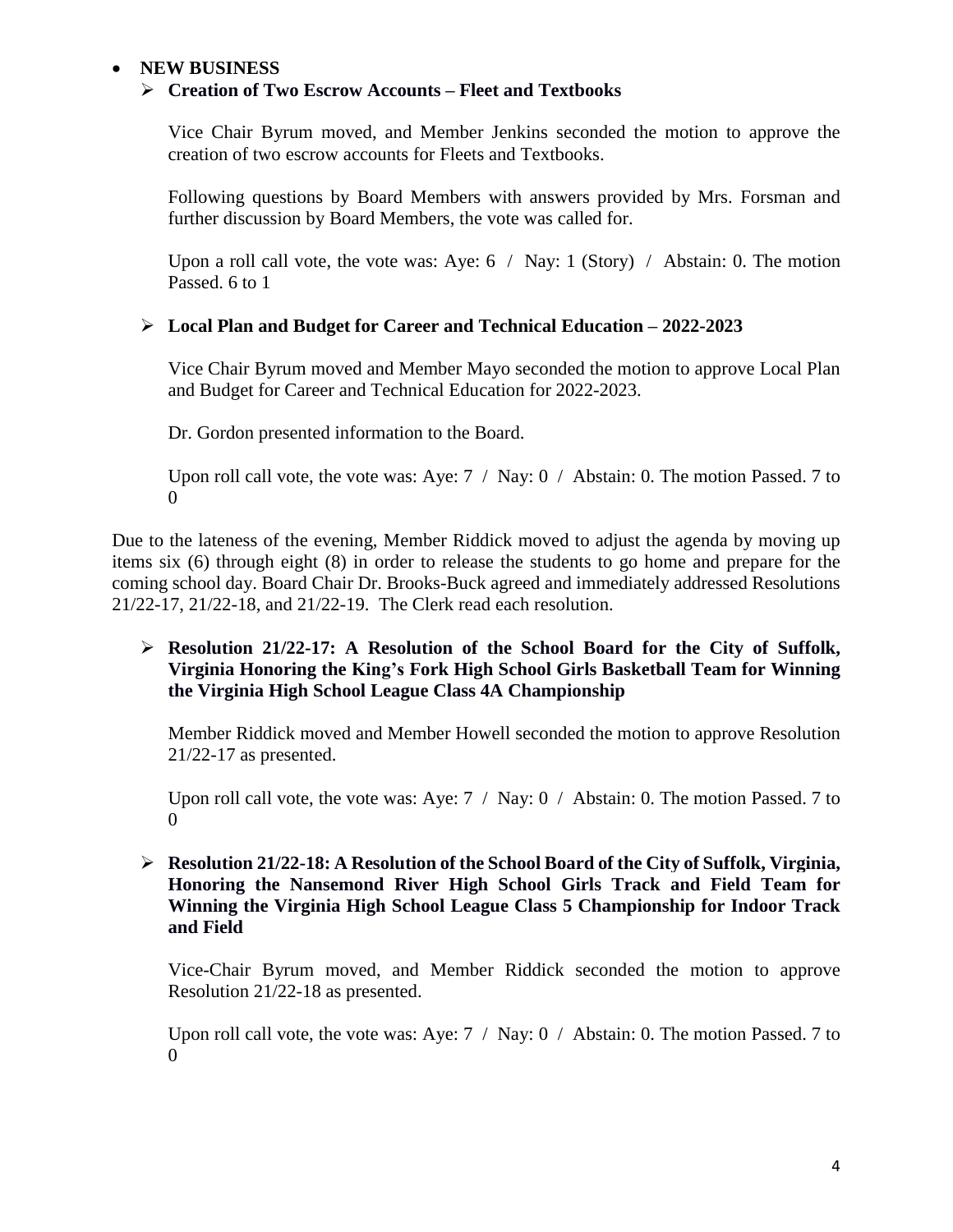### **Resolution Number 21/22-19: A Resolution of the School Board for the City of Suffolk, Virginia Honoring the Nansemond River High School Boys Track and Field Team for Winning the Virginia High School League Class 5 Championship for Indoor Track and Field**

Vice-Chair Byrum moved and Member Riddick seconded the motion to approve Resolution 21/22-19 as presented.

Upon roll call vote, the vote was: Aye: 7 / Nay: 0 / Abstain: 0. The motion Passed. 7 to  $\Omega$ 

#### **Proposed Middle School Courses: 2022-2023**

Member Story questioned the contents of one of the books listed titled, *Walk Two Moons,* for its use of death and sadness. She read one of the book's reviews and felt that this book would affect the student population which is already dealing with depression and potential suicide. Member Story preferred to have this book removed from the suggested list. Member Riddick agreed with concerns expressed by Member Story.

Conversation and questions ensued between Members as Dr. Maria Lawson-Davenport provided clarification.

Member Riddick moved and Member Story seconded the motion to approve the suggested course under the condition that the books that are related to the suggested courses would come back before the Board for approval at a later date.

Upon roll call vote, the vote was: Aye: 5 / Nay: 2 (Jenkins, Dr. Brooks-Buck) / Abstain: 0. The motion Passed. 5 to 2

#### **Special Education Annual Plan 2022-2023**

Stephanie Whitley presented information to the Board regarding the Special Education Annual Plan 2022-2023.

Vice-Chair Byrum moved and Member Howell seconded the motion to approve the Special Education Annual Plan for 2022-2023 as presented.

Upon roll call vote, the vote was: Aye:  $7 / \text{Nay: } 0 / \text{Abstain: } 0$ . The motion Passed. 7 to  $\Omega$ 

#### **Summer School Program - 2022**

Dr. Branch, Catherine Pichon, and Dr. Ronald Leigh presented information for the Summer Series 2022. They indicated the following:

- $\circ$  The summer program will be held Monday-Thursday, beginning July 5 August 4, 2022.
- o Classes will be held in person with limited virtual options (secondary).
- o High School Summer Academy will be July 11-28, 2022.
- o The summer programs will be located at Hillpoint Elementary (Elementary), John Yeates Middle (Middle), and Nansemond River High (High).
- o The ESY program will be located at Hillpoint Elementary and Nansemond River High.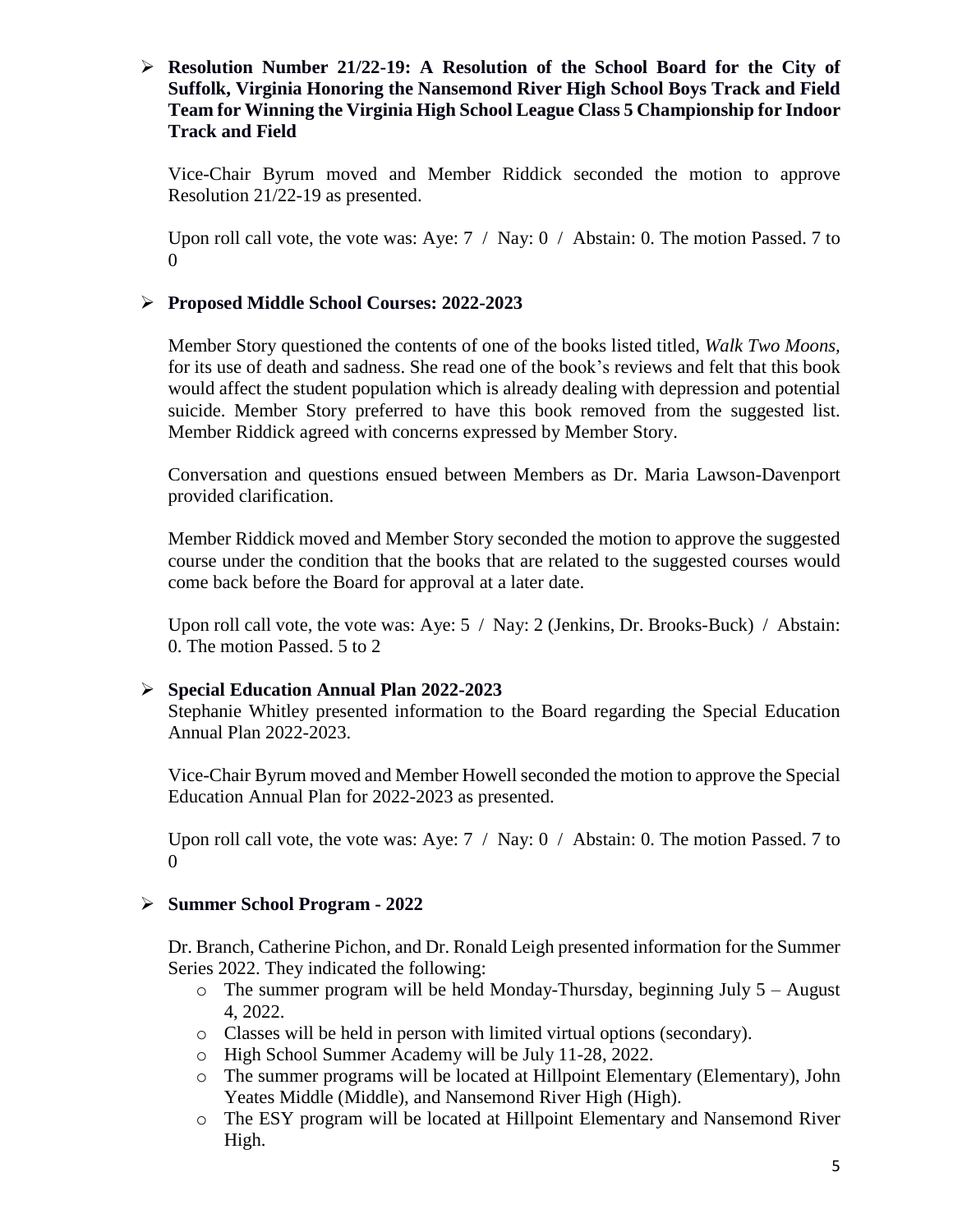- o Program times will vary by level and program.
- o Transportation, breakfast, and lunch will be provided daily.

Board Members asked questions as Dr. Branch and her team provided details/information.

Member Riddick moved to approve the report as presented under the conditions that summer school would be for students enrolled in Suffolk Public Schools. The only exception would be for employees of Suffolk Public Schools. Their children would be allowed to participate in the Summer School program. There was no seconded to the motion, therefore the motion failed for lack of a second.

Vice-Chair Byrum moved and Member Story seconded the motion to approve the Summer School Programs as presented.

Upon roll call vote, the vote was: Aye: 6 / Nay: 1 (Riddick) / Abstain: 0. The motion Passed. 6 to 1

### **Resolution Number 21/22-20: A Resolution of the School Board for the City of Suffolk, Regarding the Establishment of an Education Committee in the City Code Section 2-463**

Board Chair Dr. Brooks-Buck explained the resolution and each Board Member expressed their thoughts about the resolution and whether or not they supported the resolution.

Member Riddick moved and Vice Chair Byrum seconded the motion to approve Resolution 21/22-20 as read.

The Clerk read the resolution.

Upon roll call vote, the vote was: Aye: 5 / Nay: 2 (Howell, Story) / Abstain: 0. The motion Passed. 5 to 2

#### **Discussion of King's Fork Middle School Behavior**

Board Member Riddick expressed concerns regarding reports of certain student behaviors, including bullying that is occurring at King's Fork Middle School. He acknowledged that efforts are being put in place by the Superintendent and his team to mitigate and combat these concerns, but the concerns still exist.

Member Riddick moved and Member Story seconded the motion for Dr. Gordon to provide a detailed report at the May 12, 2022 School Board Meeting that would include the following: (1) Current strategies in place at King's Fork Middle School to address student behavior, (2) How those strategies are being monitored to determine effectiveness; and (3) How are these strategies being communicated to the community.

Conversation commenced between Board Members and Dr. Gordon. Dr. Gordon did not agree to submit a report on King's Fork Middle School as a report of this nature out one particular school in a public forum which can negatively affect that schools' climate. He agreed to provide an overview regarding Member Riddick's concerns detailing districtwide strategies and additional measures being used to combat challenging behaviors and bullying.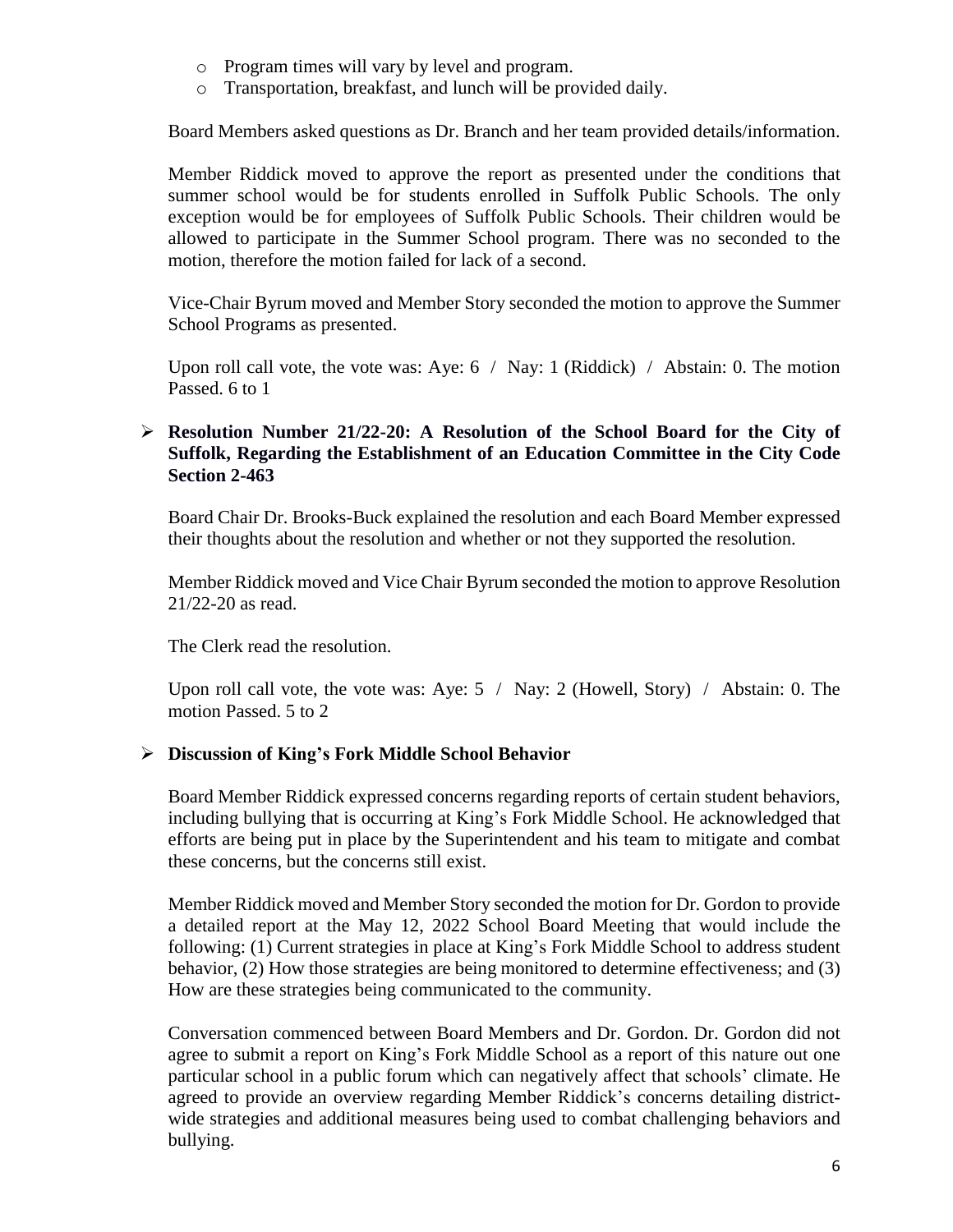Member Jenkins requested the report should include all Suffolk Public Schools.

After some discussion, Member Riddick amended his motion for the report to include all SPS schools.

Member Riddick moved and Member Story seconded the motion for Dr. Gordon to provide a report detailing the following: (1) Current strategies in place at all public schools in the City to address student behavior; (2) The method by which these strategies are being evaluated to determine effectiveness; and (3) The way in which strategies to improve student behavior are being communicated to the public. Dr. Gordon is to report this information back to the Board at next month's meeting.

Upon roll call vote, the vote was: Aye: 6 / Nay: 1 (Dr. Brooks-Buck) / Abstain: 0. The motion Passed. 6 to 1

### **PUBLIC SPEAKERS ON NON-AGENDA TOPICS**

- $\triangleright$  The Clerk read the statement regarding decorum for those scheduled to speak. The speakers shared the following:
	- o Linda Bouchard She would like to see a Pilot Program to address classroom discipline. She felt that classroom discipline has become a serious matter.
	- o Greg Kasmark He was alarmed by reports regarding the number of fights at the schools and felt that the school lunches were lacking in quality. However, he appreciated the faculty and staff at BTWES and was thankful for those teachers.
	- o Janare Davis He encouraged the Board to add a Student Representative to the Board as this person may offer a different/helpful perspective.
	- o LaTroy Brinkley Cancelled his appearance due to a conflict in schedule.

### **BUSINESS BY BOARD MEMBERS**

- $\triangleright$  Board Members thanked the students, teachers, and staff who were recognized for their athleticism, academics, and all other accomplishments, and their constituents for their support.
- $\triangleright$  Members also thanked Dr. Gordon and his team for all of their hard work and dedication.
- $\triangleright$  Members requested the following reports/information:
	- o Report on materials/training provided to employees to ensure compliance with the MOU between SPS and the Suffolk City Police Department,
	- o The Policy Review Committee to review policy #7-16 1.1,
	- o Report on the Adult Education program at CCAP,
	- $\circ$  Report on how many students attended the Saturday Academy on April  $2<sup>nd</sup>$ ,
	- o Report on the critical shortage of teachers and administrators by subject,
	- o Report on how many classrooms this year have been filled with long-term substitutes,
	- o Requested an update and/or a Closed Meeting at the next meeting to discuss the leadership team at LHS,
- $\triangleright$  Members appreciated the collaborative effort and productive discussion at the meeting and they believe that all members have the desire to move Suffolk Public Schools forward in the right direction, despite their different approaches.
- $\triangleright$  They also felt that community/stakeholders' relations can be improved and that it is a great idea to add a student member to the board to provide a different perspective.